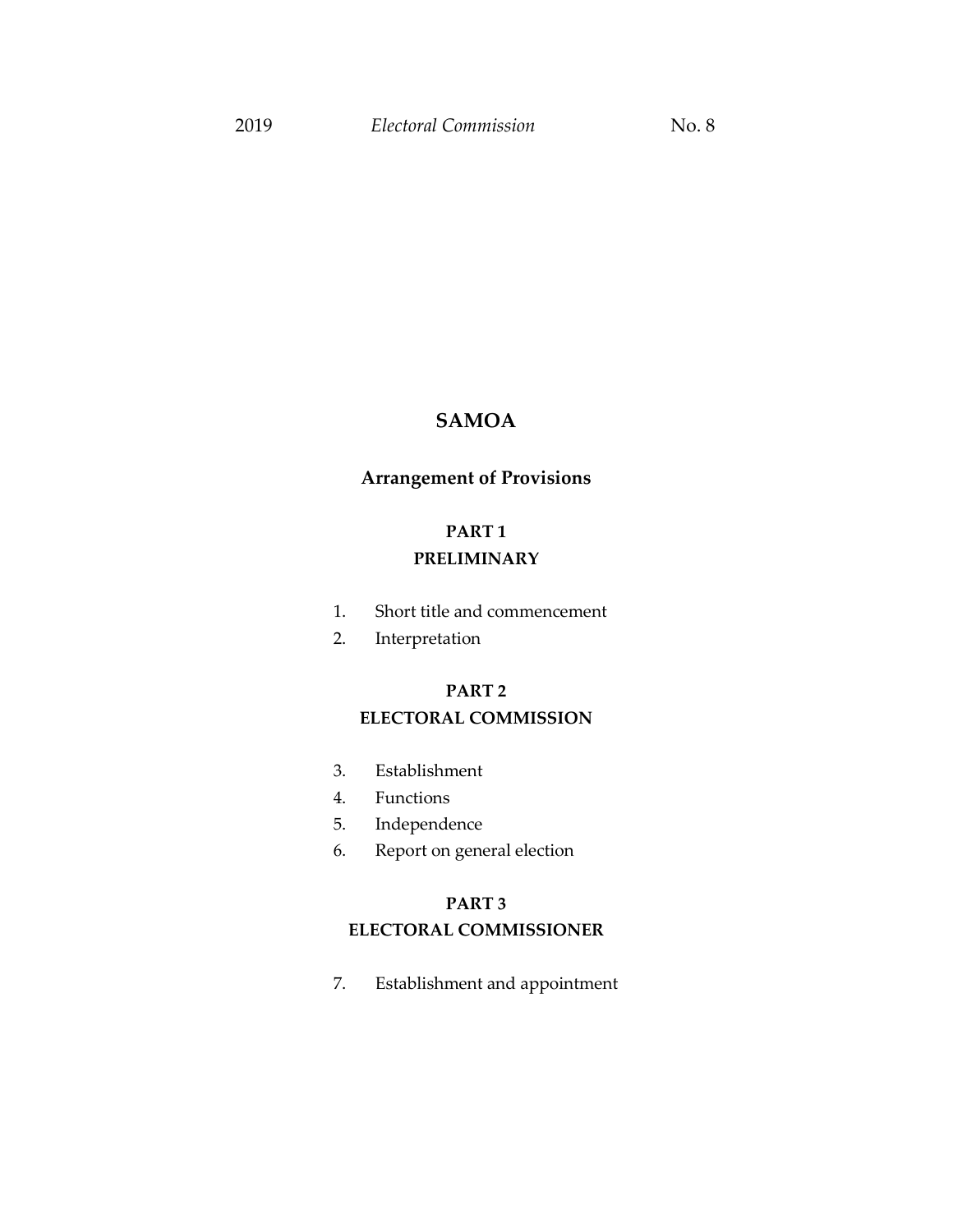2 *Electoral Commission* 2019, No. 8

- 8. Terms of appointment
- 9. Resignation, termination and vacancy
- 10. Declaration of interests
- 11. Acting Electoral Commissioner

#### **PART 4**

### **ADMINISTRATION AND FINANCE**

- 12. Staff of the Commission
- 13. Secondment of public servants
- 14. Guidelines for employment
- 15. Remuneration
- 16. Corporate plan
- 17. Report breach
- 18. Funds
- 19. Annual reports

#### **PART 5**

#### **MISCELLANEOUS**

- 20. Exemption of liability
- 21. Regulations
- 22. Amendment and transitional

#### **2019, No. 8**

\_\_\_\_\_\_\_\_\_\_

**AN ACT to establish the Electoral Commission and for related purposes.** *[31st January 2019]*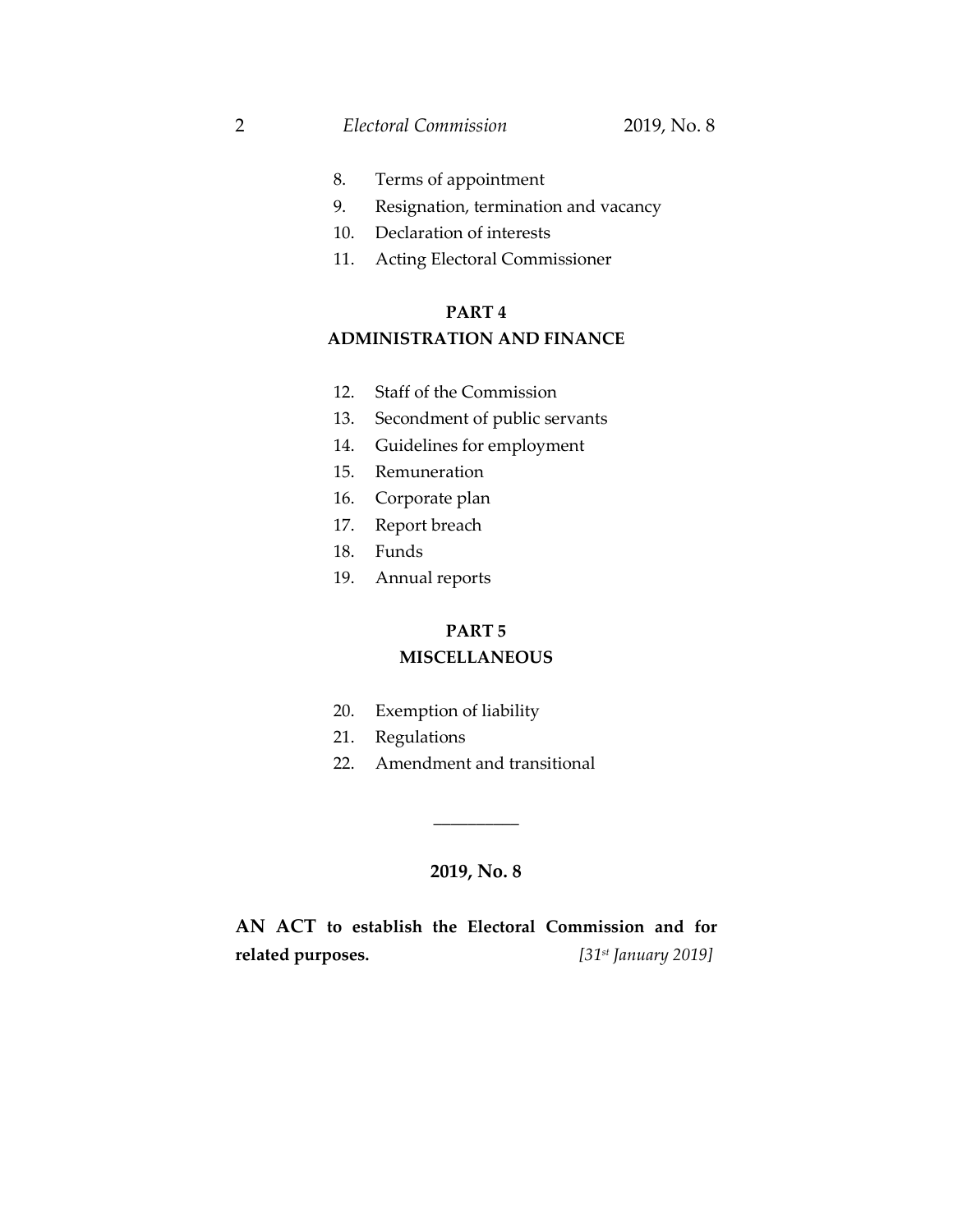**BE IT ENACTED** by the Legislative Assembly of Samoa in Parliament assembled as follows:

# **PART 1 PRELIMINARY**

### **1. Short title and commencement:**

- (1) This Act may be cited as the Electoral Commission Act 2019.
- (2) This Act commences on the date of assent by the Head of State.

#### **2. Interpretation:**

In this Act, unless the context otherwise requires:

- "Commission" means the Electoral Commission established under section 3;
- "Electoral Commissioner" or "Commissioner" means the person appointed as such under section 7;
- "Remuneration Tribunal" means the Tribunal established under the Remuneration Tribunal Act 2003;
- "staff" means persons appointed under section 12, and includes persons seconded under section 13.

### **PART 2**

## **ELECTORAL COMMISSION**

#### **3. Establishment:**

(1) The Electoral Commission is established as a body corporate with perpetual succession and a common seal.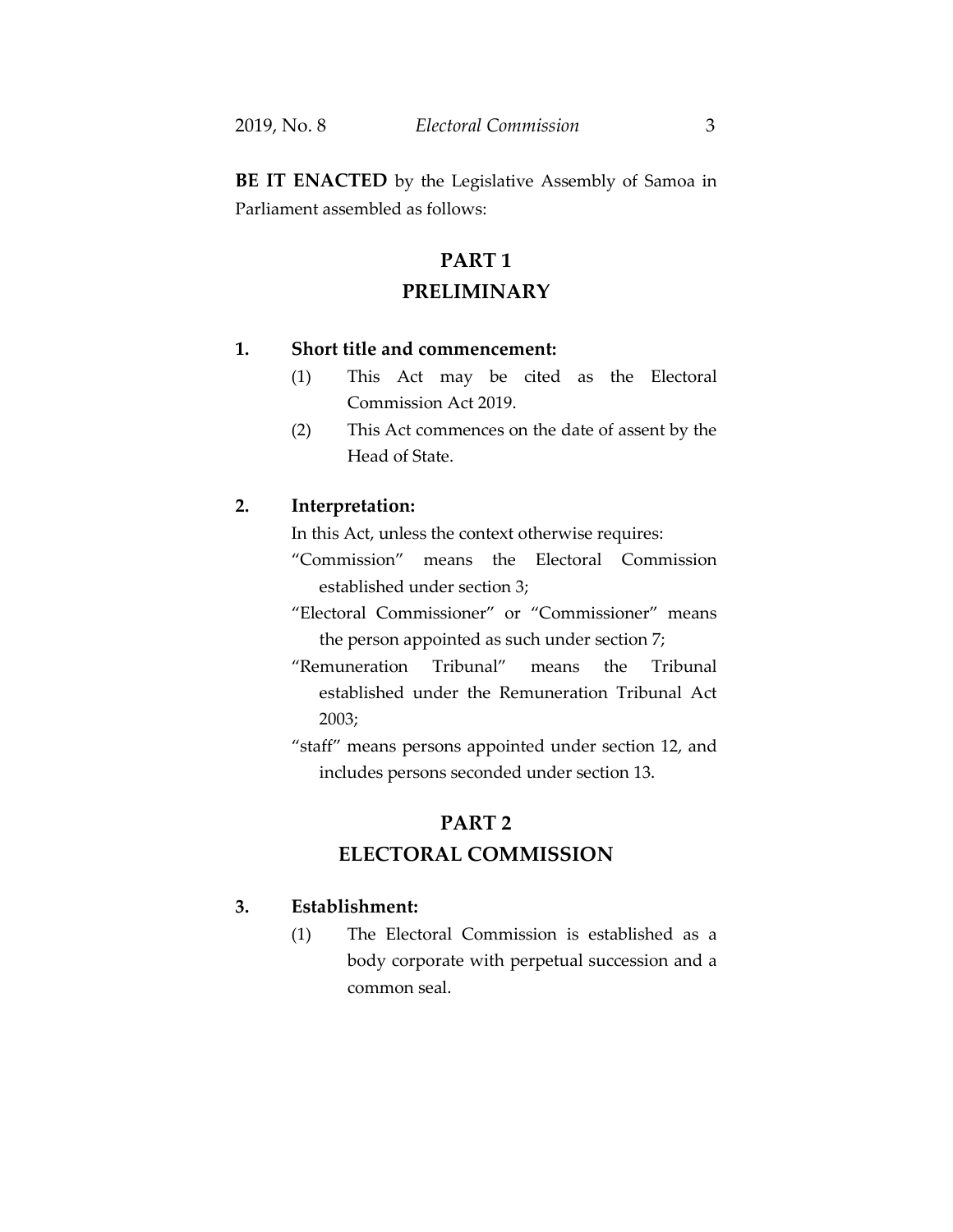- (2) The Commission may:
	- (a) own and dispose of property and other assets; and
	- (b) enter into contracts; and
	- (c) sue and be sued; and
	- (d) do any other thing that a person may do in law.

#### **4. Functions:**

- (1) The Commission has the following functions:
	- (a) to conduct elections of members of Parliament and referendums;
	- (b) to provide ruling on any technical matters on elections and referendums;
	- (c) to provide information on electoral matters and referendums;
	- (d) to register political parties (including providing funding disclosures);
	- (e) to advise the Head of State, the Legislative Assembly and any Committee of the Legislative Assembly (through the Speaker), the Government and the Minister;
	- (f) to provide reasonable and appropriate assistance and advice to the Speaker, members of Parliament, the Clerk of the Legislative Assembly, Candidates and persons declaring an intention to become a Candidate as to their compliance with the provisions of this Act and any applicable law;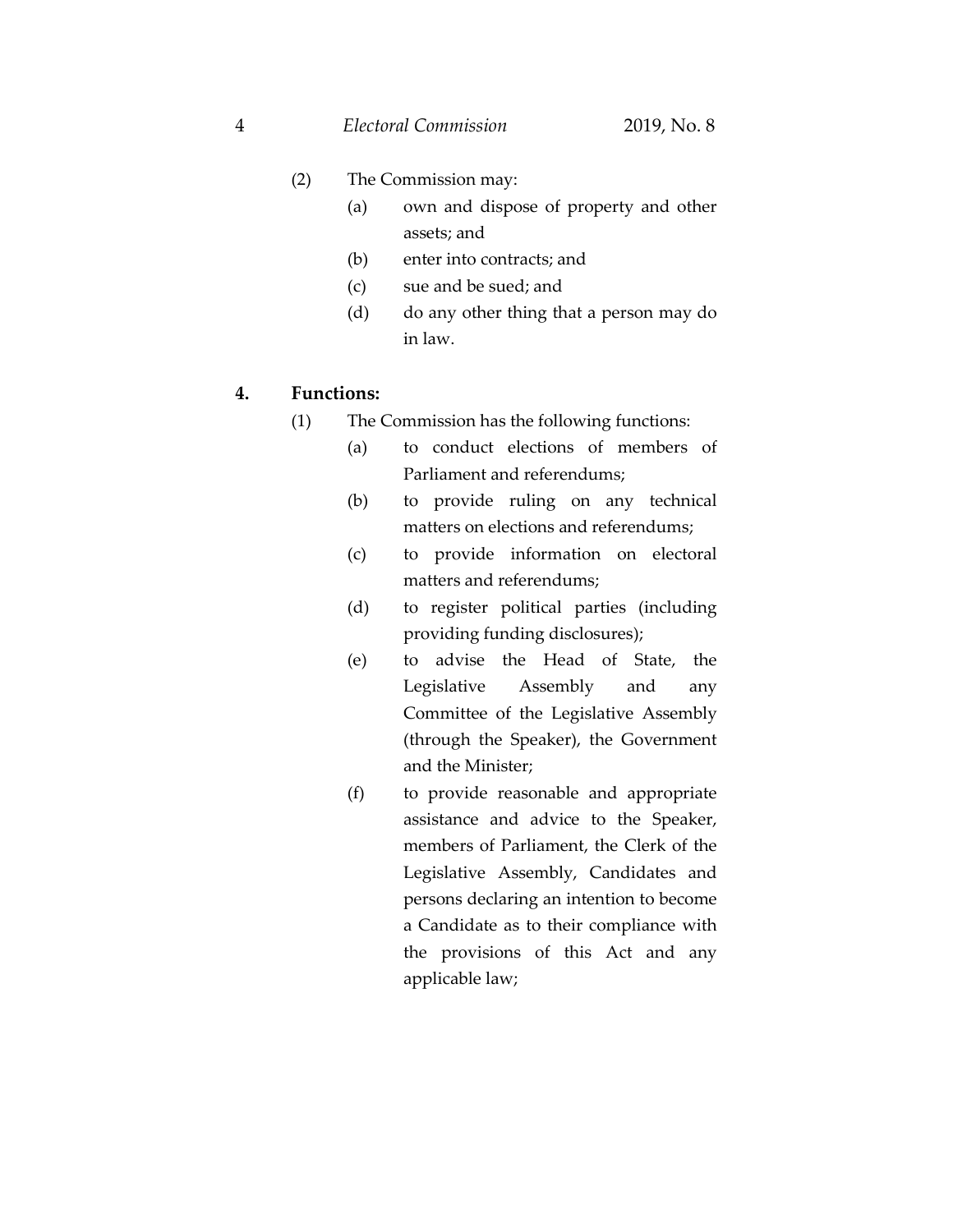- (g) to initiate, sponsor, carry out and publish studies and research on elections and referendums;
- (h) to undertake training, public awareness and education programmes;
- (*i*) to provide, in cases approved by Cabinet, assistance in matters relating to elections and referendums (including the secondment of personnel and the supply or loan of materials) to authorities of foreign countries and international and regional organisations;
- (j) to register voters and maintain election rolls and determine issues of eligibility of voters and candidates and other complex issues in a timely manner prior to the closing of rolls or immediately prior to polling day;
- (k) to investigate matters relating to electoral offences;
- (l) to perform any other functions, duties and powers conferred under this Act or any other enactment.
- (2) The Electoral Commissioner is responsible for carrying out the functions, duties and powers of the Commission under this Act or any other law.

#### **5. Independence:**

The Commissioner must act independently and must not be subject to any direction or order of any other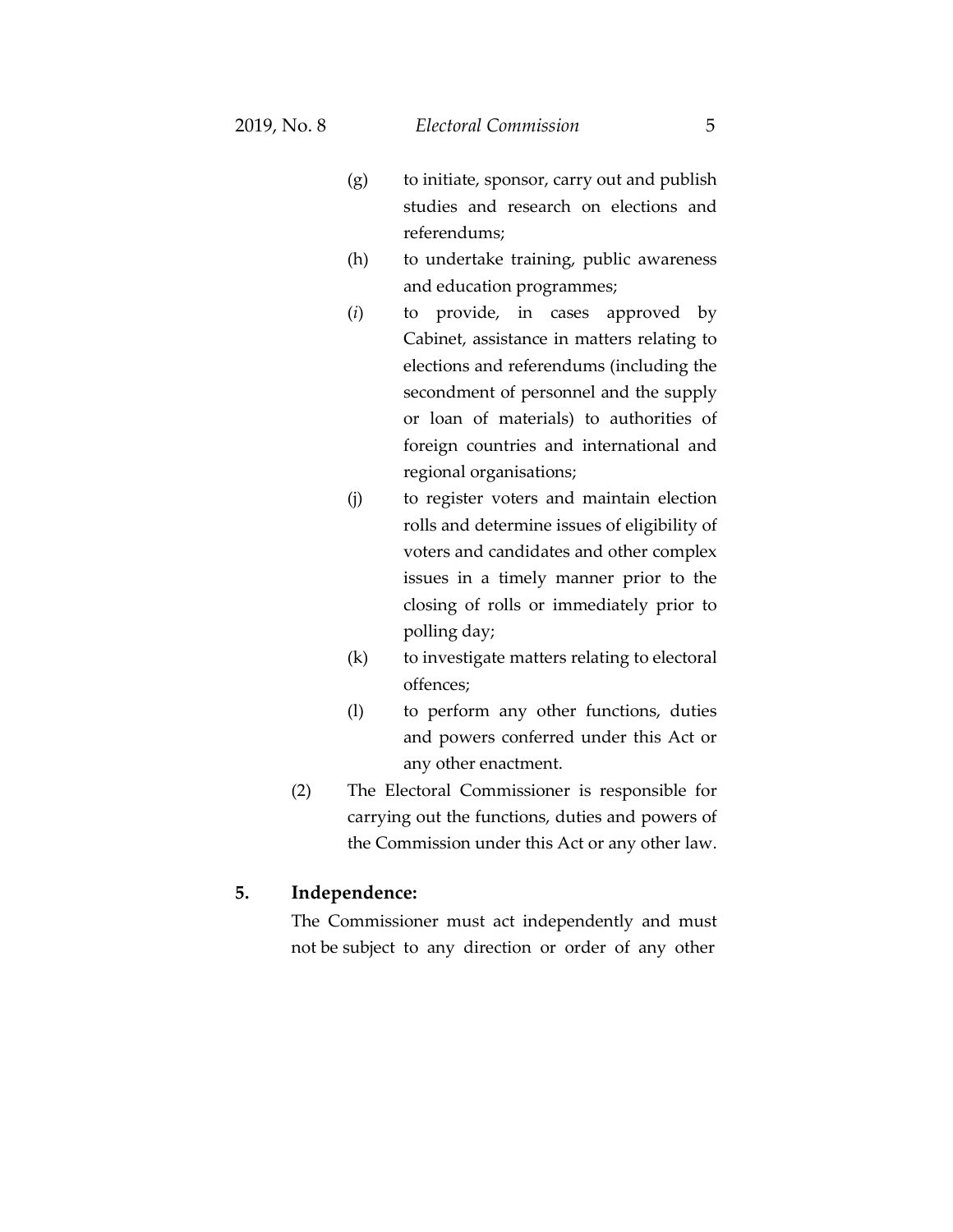person (except for a court direction or order) when carrying out the following functions:

- (a) conducting elections or referendums;
- (b) conducting registration of voters and political parties;
- (c) advising on electoral matters;
- (d) any other prescribed functions.

#### **6. Report on general election:**

- (1) The Commissioner must, within six (6) months of the return of the writ after a general election, prepare and provide to the Legislative Assembly a written report on the administration of that election, including:
	- (a) the services provided to voters to facilitate voting; and
	- (b) enrolment and voting statistics; and
	- (c) any substantive issue arising during the course of the election; and
	- (d) any changes that are necessary or desirable in respect of -
		- (i) administration processes or practices; or
		- (ii) this Act or any other enactment; and
	- (e) any matter that the Minister asks the Commissioner to address; and
	- (f) any other matter that the Commissioner considers relevant.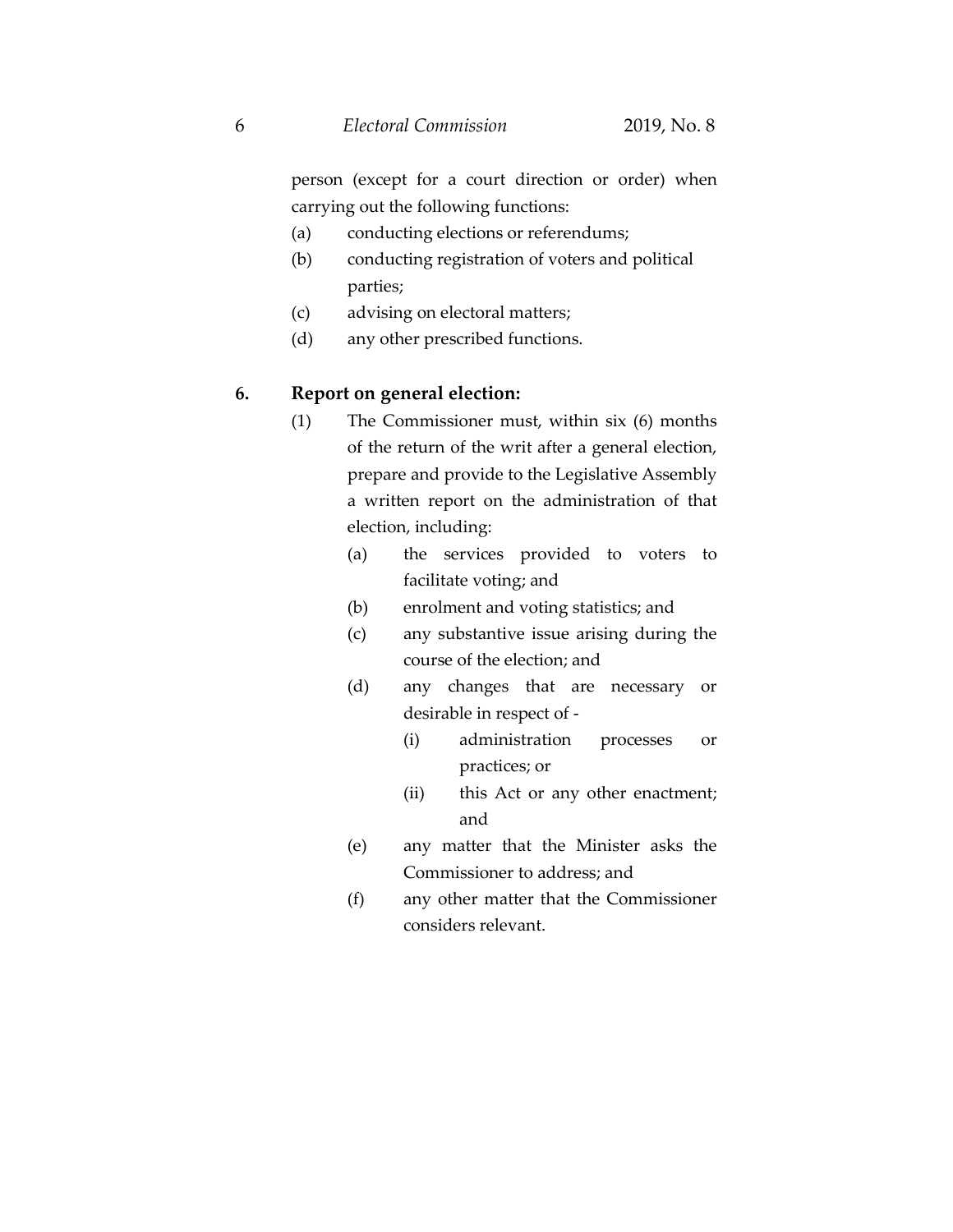- (2) The Speaker must, as soon as practicable, table the report in Legislative Assembly pursuant to its Standing Orders.
- (3) After the tabling of the report, the Electoral Commissioner must publish the report as soon as practicable in a manner approved by the Commissioner.

#### **PART 3**

### **ELECTORAL COMMISSIONER**

#### **7. Establishment and appointment:**

- (1) This section establishes the position of Electoral Commissioner who is to be appointed by the Head of State acting on the advice of Cabinet.
- (2) The Commissioner is the Chief Executive Officer of the Commission.

#### **8. Terms of appointment:**

The Electoral Commissioner:

- (a) holds office for five (5) years and on other terms and conditions approved by Cabinet;
- (b) is entitled to salary, allowances and other benefits as determined by Cabinet, following receipt by Cabinet of a report from the Remuneration Tribunal;
- (c) must not hold any other public office or engage in any business or other employment without the prior written approval of Cabinet;
- (d) at the time of appointment and whilst holding the position of Commissioner, must not -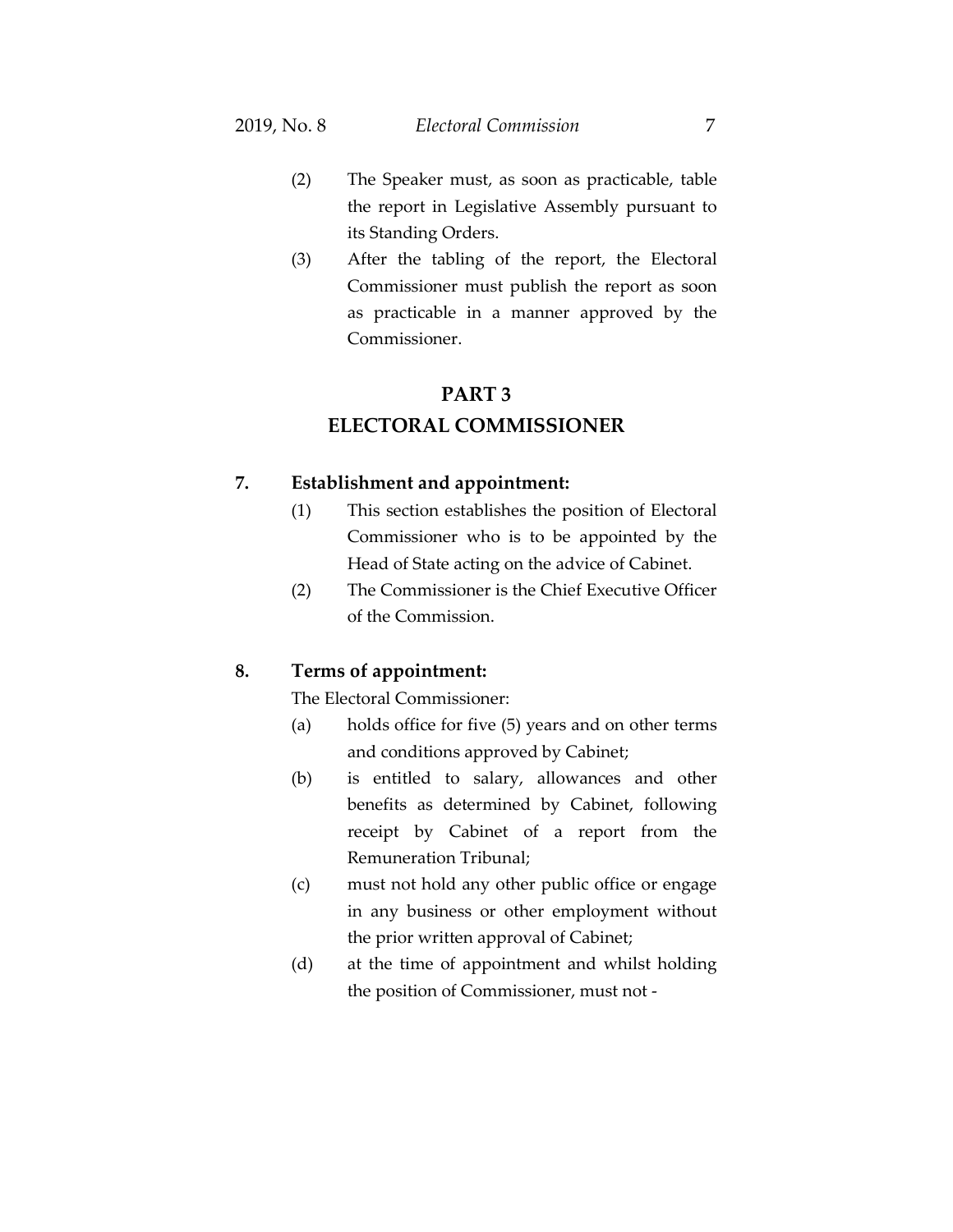8 *Electoral Commission* 2019, No. 8

- (i) be a member of any political party; or
- (ii) assist, support or endorse a Member, Candidate or any person who has declared an intention to become a Candidate, other than performing the Commissioner's responsibilities, functions, duties and powers under this Act;
- (e) is eligible for re-appointment, subject to compliance with this Act and satisfactory performance; and
- (f) on expiry of the term, continues until reappointed or a successor is appointed.

#### **9. Resignation, termination and vacancy:**

- (1) The Commissioner may resign by delivering to the Head of State a 14 days' notice of resignation in writing.
- (2) The Head of State acting on the recommendation of the Cabinet may terminate the appointment of the Commissioner by reason of misbehaviour or physical or mental incapacity.
- (3) In this section, "misbehaviour" includes:
	- (a) unauthorised absence for 14 consecutive days or for 28 days in any 12 months; or
	- (b) engaging in paid employment outside the duties of the Commissioner's office without the approval of the Minister;
	- (c) any other prescribed behaviour.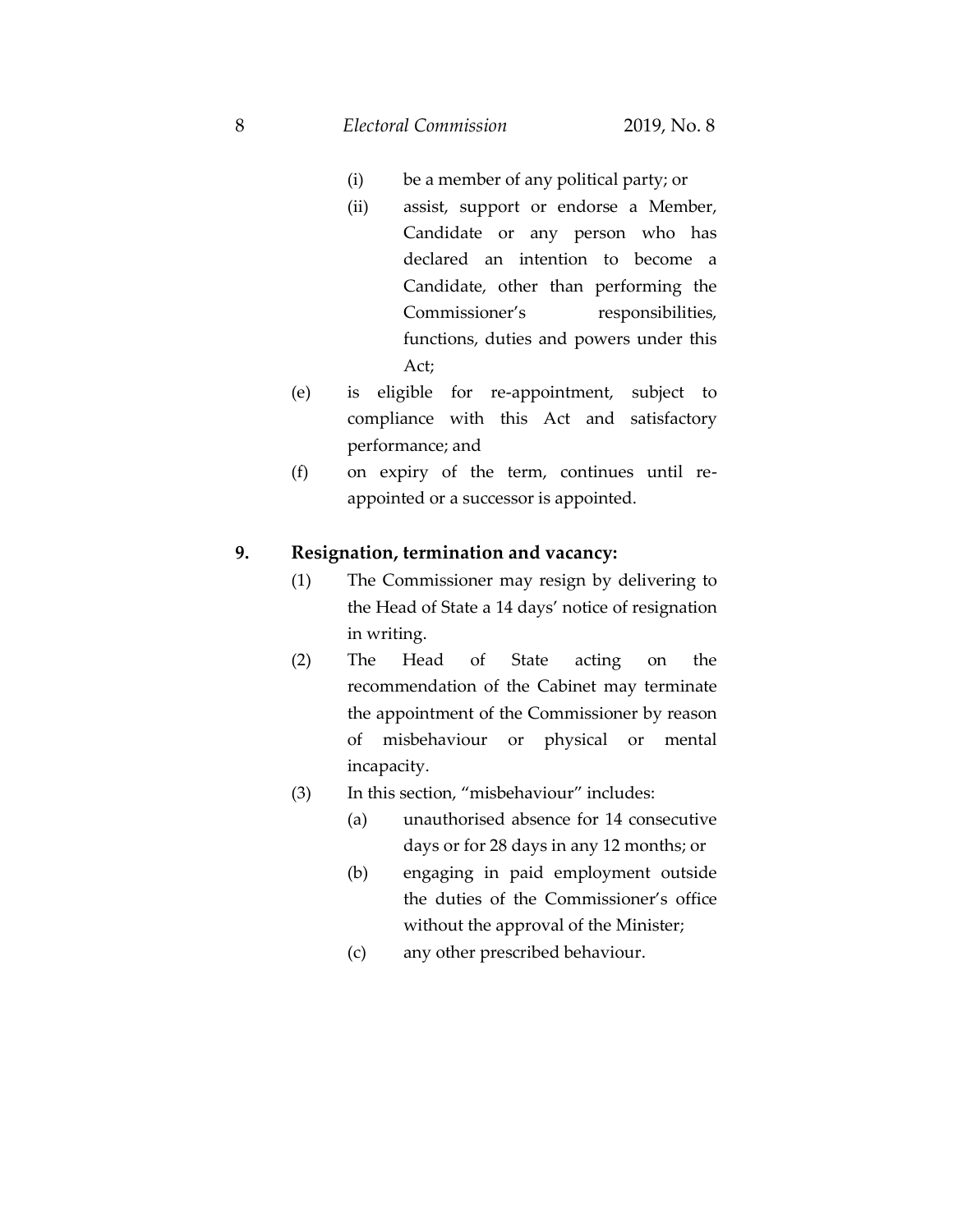- (4) The office of the Commissioner is vacant if:
	- (a) the Commissioner resigns, retires or dies; or
	- (b) the appointment is terminated.

#### **10. Declaration of interests:**

- (1) Upon appointment the Commissioner must provide the Head of State, the Speaker and the Minister with a declaration of pecuniary interests and convictions in a form approved by the Minister.
- (2) The declaration is to be available for public inspection without cost at the Office of the Clerk of the Legislative Assembly during normal business hours.
- (3) The Commissioner must provide a declaration for any new pecuniary interest.

#### **11. Acting Electoral Commissioner:**

- (1) If:
	- (a) the office of the Commissioner becomes vacant; or
	- (b) for any other reason the Commissioner is unable to perform functions, duties and powers under this Act,

the Head of State, acting on the advice of Cabinet, may appoint a person qualified to be the Electoral Commissioner as Acting Electoral Commissioner for a period of up to three (3) months.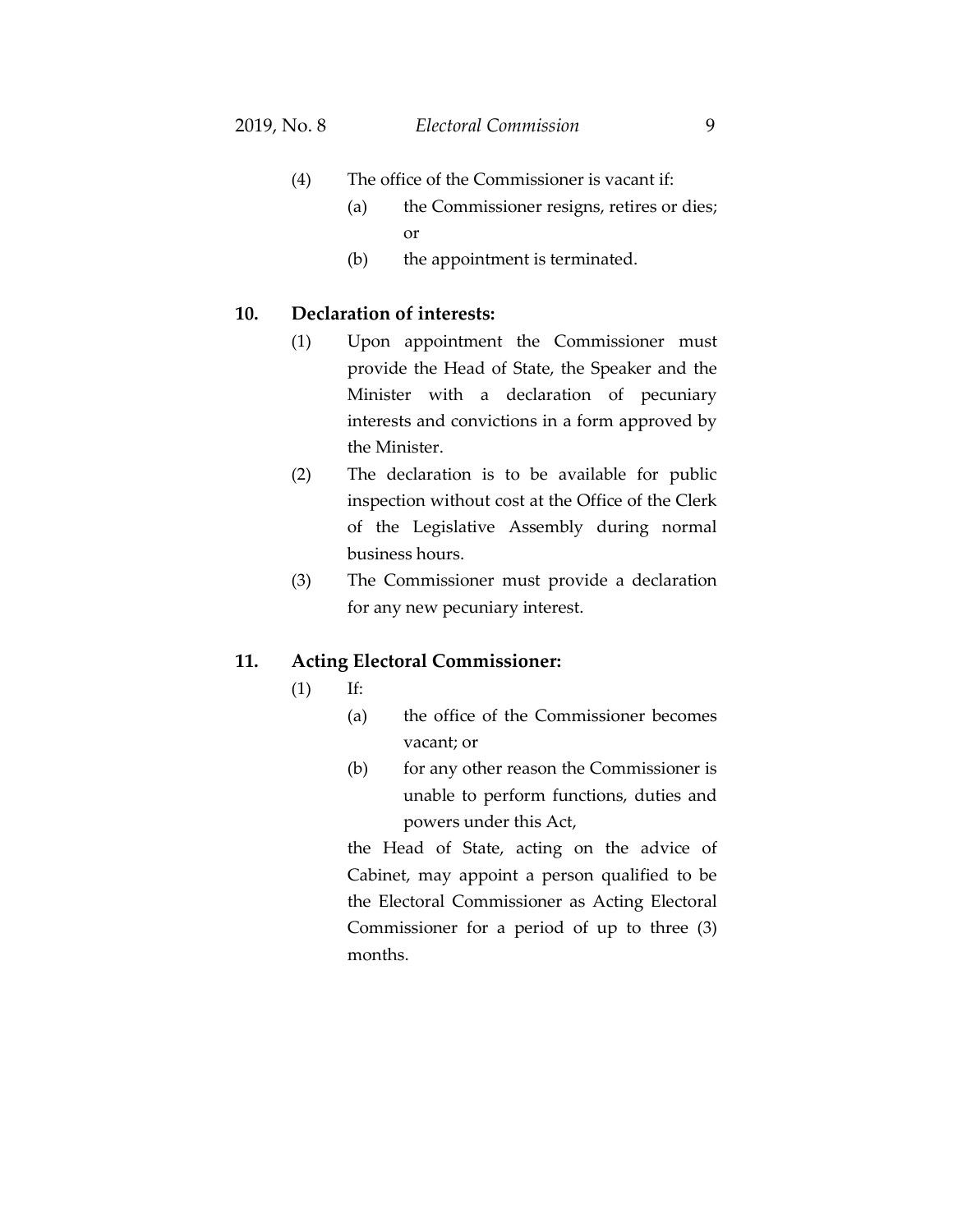- (2) The Acting Electoral Commissioner:
	- (a) is subject to the provisions of this Act, including this section, in so far as the provisions are consistent with subsection (1);
	- (b) must carry out the functions, duties and powers of the Electoral Commissioner under this Act; and
	- (c) during the acting appointment, is taken, for all purposes, to be the Electoral Commissioner.
- (3) As an exception to subsection (1), if the Commissioner is on leave, overseas, on official duty or for any other reason is temporarily absent from duty, the Commissioner may designate an Assistant Electoral Commissioner to carry out the functions, duties and powers of the Electoral Commissioner under this Act.

## **PART 4**

## **ADMINISTRATION AND FINANCE**

### **12. Staff of the Commission:**

- (1) The Commission may appoint the following for the purposes of this Act:
	- (a) one or more Assistant Electoral Commissioners; and
	- (b) other officers, employees;
	- (c) Returning Officers, Deputy Returning Officers, Deputy Registrar, polling officers and polling clerks and other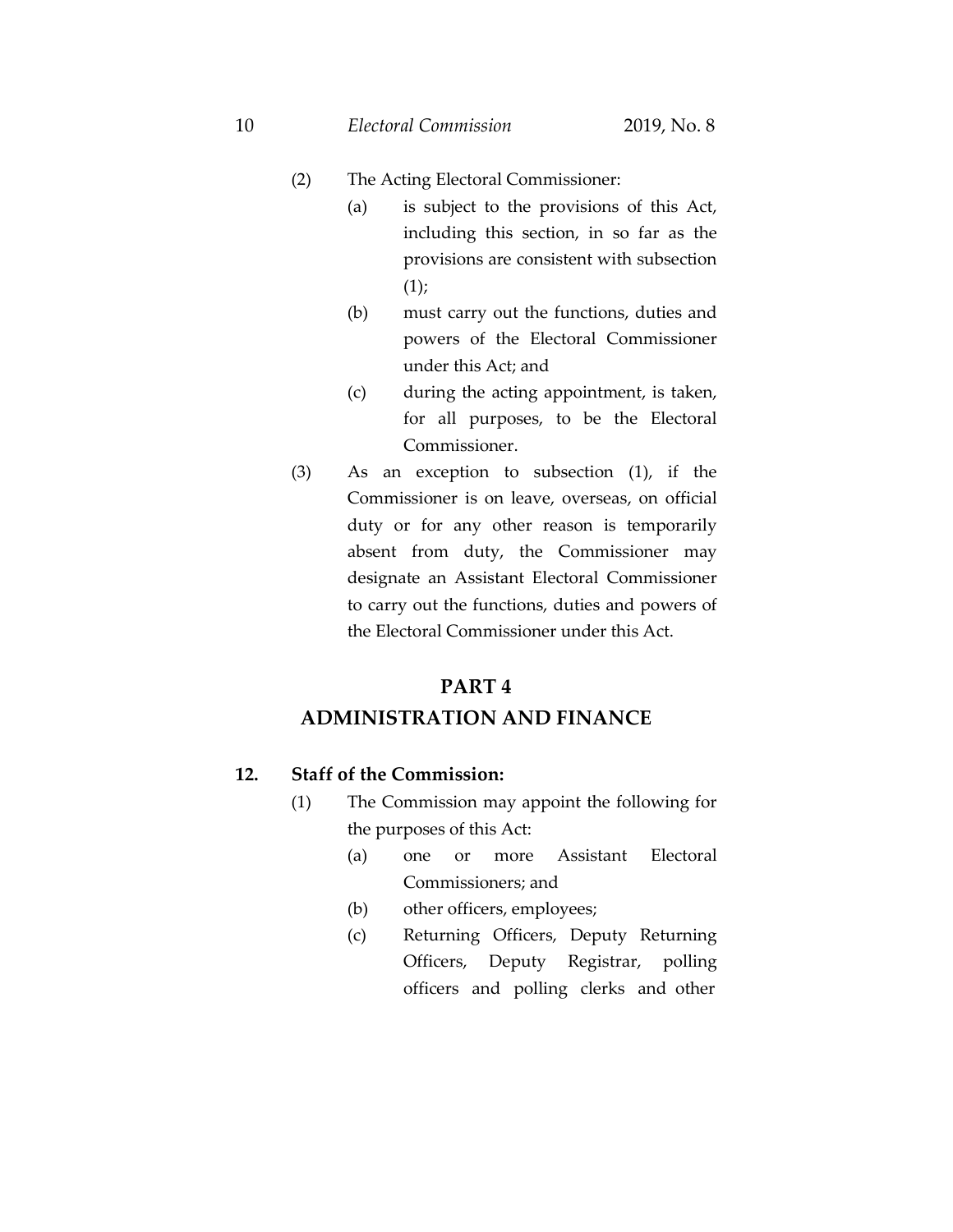persons required for the purpose of an election.

- (2) All persons appointed under this section are subject to the authority and direction of the Electoral Commissioner.
- (3) Subject to subsection (2):
	- (a) a Deputy Returning Officer has, in and about the polling place for which the Officer is appointed, all of the functions, duties and powers of a Returning Officer; and
	- (b) the Deputy Registrar has all of the functions, duties and powers of the Electoral Commissioner.
- (4) The Electoral Commissioner and persons employed under this section are treated as public servants.
- (5) In this section, the power to appoint includes the power to confirm, promote, demote, transfer, second, re-grade, suspend, terminate or reappoint staff and the power to undertake disciplinary proceedings against staff.

#### **13. Secondment of public servants:**

- (1) The Commissioner may request the Public Service Commission to second public servants to the Commission for the purpose of this Act or of conducting any election or referendum.
- (2) Public servants seconded under this section come under the authority and direction of the Commissioner during their secondment.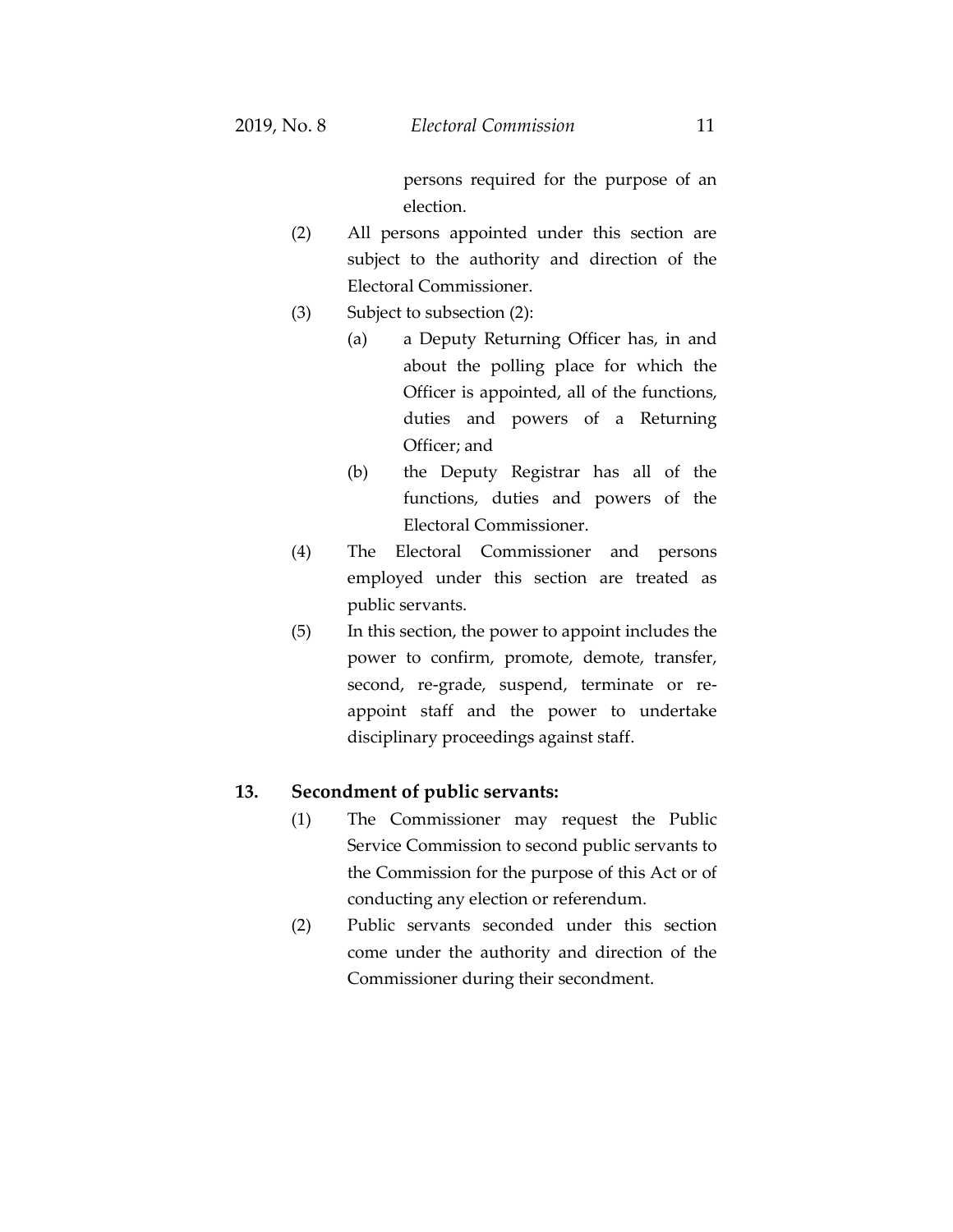### **14. Guidelines for employment:**

- (1) The Commissioner may issue employment guidelines:
	- (a) setting out procedures for appointments, demotion, transfer, suspension, termination, disciplinary matters or appeals; and
	- (b) on other matters relating to employment under this Act.
- (2) If there are no guidelines issued under subsection (1), the Commission must adopt the procedures and practices in the Public Service.

#### **15. Remuneration:**

- (1) The Commissioner may:
	- (a) with the approval of Cabinet, determine the salaries, allowances and other terms of employment of staff; or
	- (b) if no determination is made under paragraph (a), adopt for the staff the same salaries, allowances and terms applicable in the Public Service.
- (2) If officers in the Public Service are given general increases in salaries or allowances, the salaries or allowances of the Electoral Commissioner and staff are to be increased accordingly.

#### **16. Corporate plan:**

The Electoral Commissioner must ensure that a corporate plan of the Commission is prepared pursuant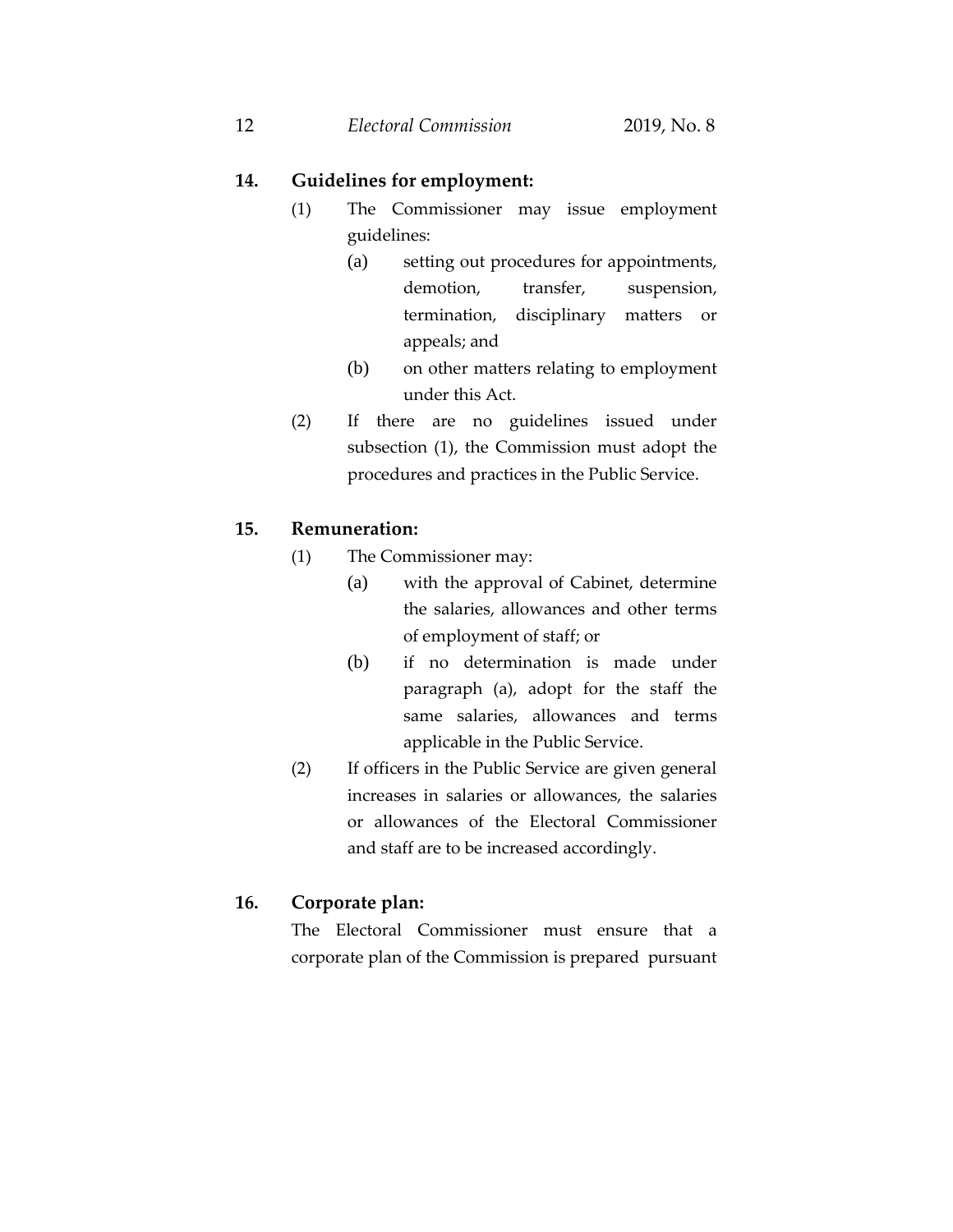to the same requirements applying to government agencies.

### **17. Report breach:**

- (1) A member of the staff must promptly report to the Commissioner any breach or suspected breach of any of the provisions of this Act or any applicable law.
- (2) If:
	- (a) the Commissioner receives a report under subsection (1); or
	- (b) the Commissioner becomes aware of any breach or suspected breach of the provisions of this Act or any applicable law,

the Commissioner must ensure that the breach or suspected breach is reported to the appropriate authority for investigation, prosecution or other action, as the case requires.

#### **18. Funds:**

- (1) The funds of the Commission consists of monies appropriated by Parliament for this Act.
- (2) The Public Finance Management Act 2001 and the Audit Act 2013 apply to the funds of the Commission.

### **19. Annual reports:**

The Commissioner must, before 30 June each year, prepare and provide to the Speaker for tabling in the Legislative Assembly an annual report on the work of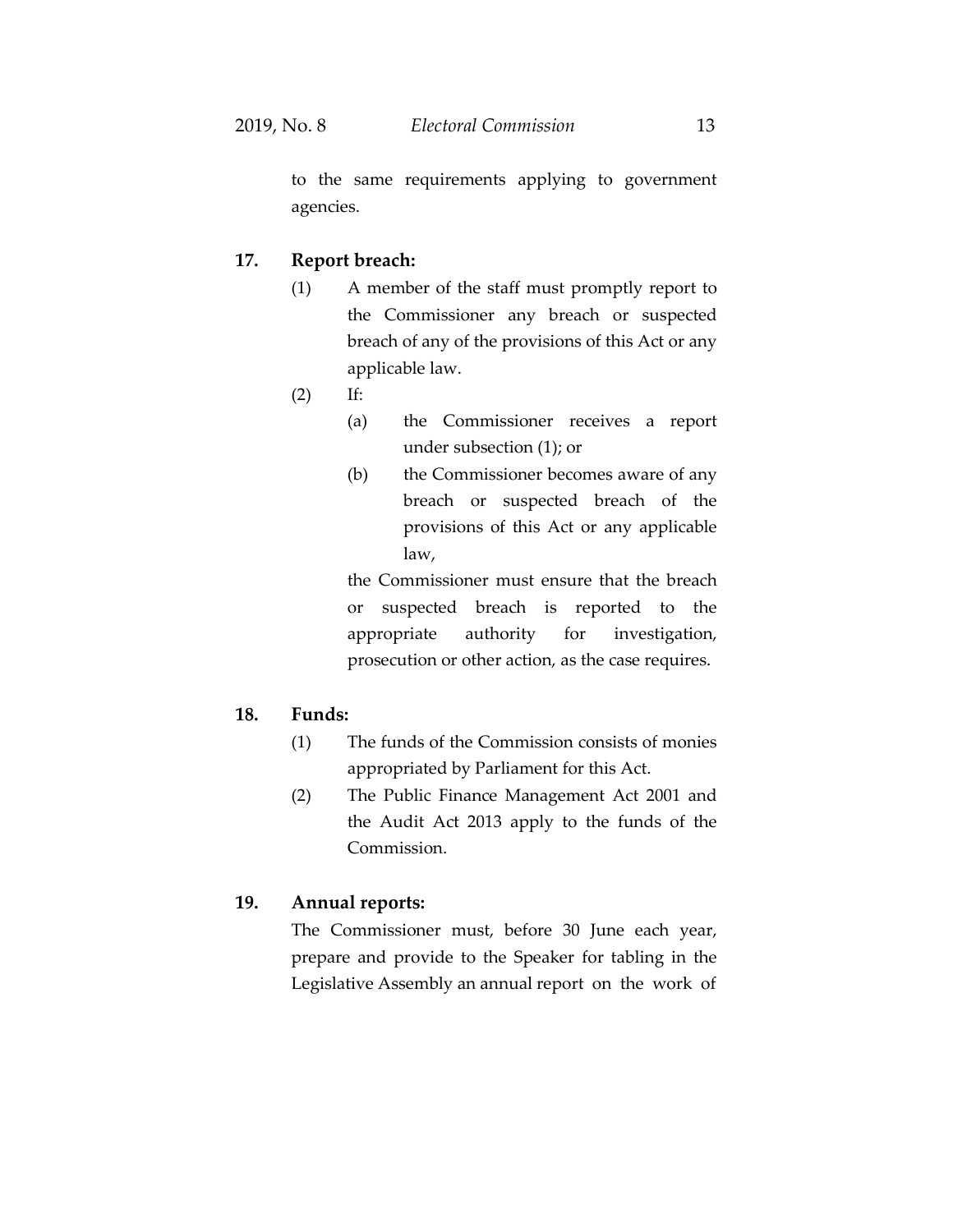the office of the Commission in the previous year, including financial statements and accounts and audit report on financial statements and accounts in a form approved and audited by the Controller and Chief Auditor.

# **PART 5 MISCELLANEOUS**

#### **20. Exemption of liability:**

The Electoral Commissioner, staff and any other person authorised to carry out any functions, duties or powers under this Act are not personally liable for carrying out in good faith those functions, duties or powers.

### **21. Regulations:**

The Head of State, acting on the advice of Cabinet, may make regulations to give effect to or for the purposes of this Act.

#### **22. Amendment and transitional:**

- (1) Sections 3, 3A, 3B and 4 of the Electoral Act 1963 are repealed.
- (2) At the commencement of this Act:
	- (a) appointments of current Commissioner and staff (including their terms and conditions of employment) continue as if they were made under this Act;
	- (b) any actions, suits or proceedings continue as if they were instituted by or against the Commission;